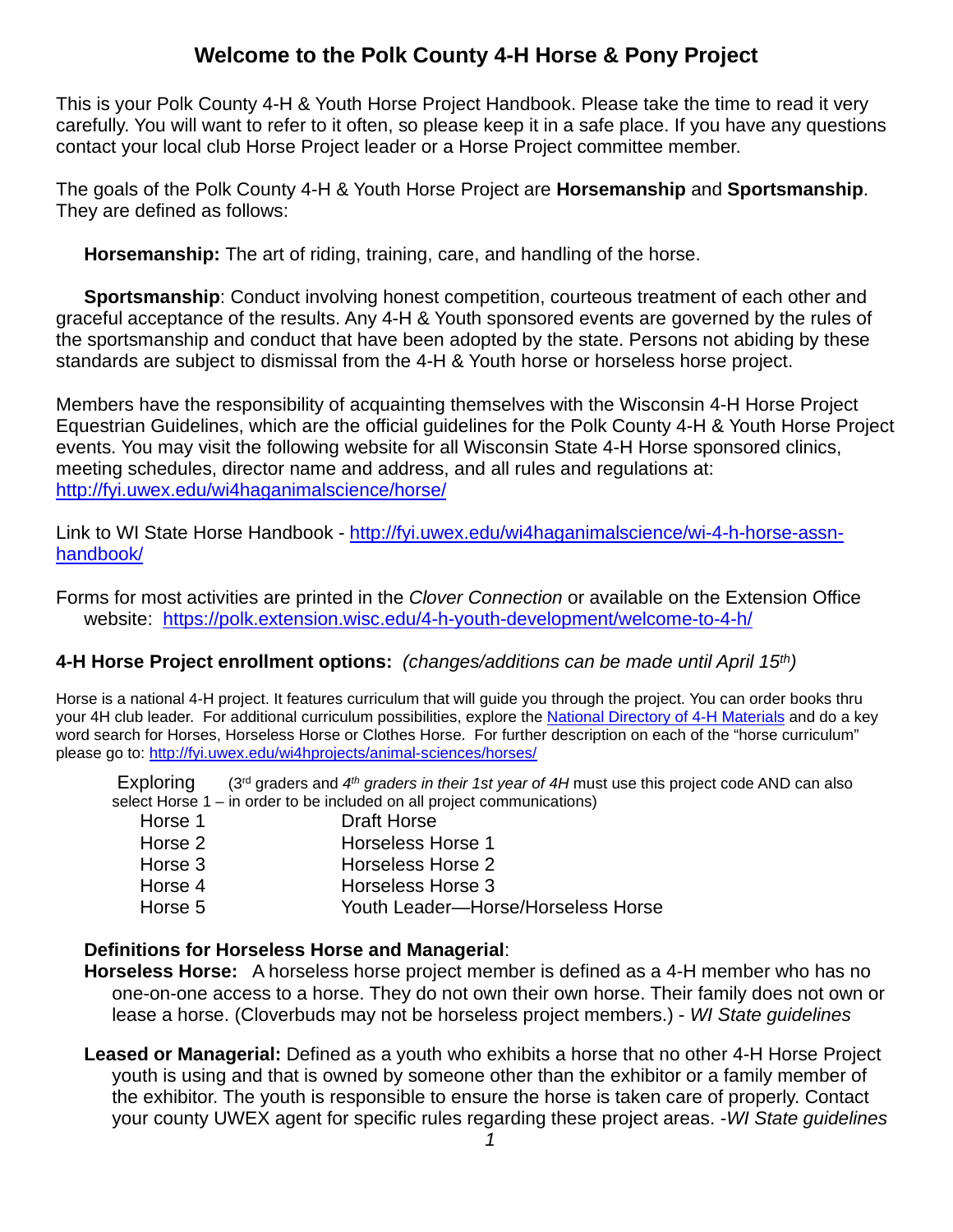Here is a listing of literature that may be ordered from the University of Wisconsin-Extension Office:

Horses & Horsemanship Horse Science Horses Are Fun 4-H Clothing: Horse/Riding Attire Draft Horse Pleasure Riding Giddy Up & Go **Good Contract Contract Contract Contract Contract Contract Contract Contract Contract Contract C**<br>Riding The Range **Contract Contract Contract Contract Contract Contract Contract Contract Contract Contract C** Alfalfa/High Quality Hay For Horses Additional Clothes Horse Patterns Internal Parasites of Horses<br>
Forages For Horses<br>
Horse Safety Forages For Horses Stable Relationships

Jumping To New Heights<br>Horse Conformation

**PROJECT COMMUNICATIONS:** The *Clover Connection*, Polk County 4H Horse & Pony Project "closed group" Facebook page, and email are the primary mode of communication for the Horse Project. Email addresses can be entered & updated in the 4H online <https://v2.4honline.com/#/user/sign-in>It is the responsibility of the member and their parent/guardian to make sure they stay informed about the project, their obligations, responsibilities and opportunities. We are a large project with many events happening and developing at all times. So please keep your contact information in 4H online up-to-date.

#### **General rules for participating in the Polk County 4H Horse Project are as follows**:

**1. SEI approved helmets** must be worn at all times while riding or driving at any 4-H & Youth Sponsored event. Member must also **wear appropriate boots** (Western or English, according to tack) while riding. Appropriate foot wear must be worn at all times while handling the horse. NO flip flops, open toed shoes or crocs are permitted.

**2. A negative coggins test report will be required of all horses at any clinic/training Centers/or other event WITH your horse**. No horse will be allowed to participate at a clinic/show/etc. without a negative Coggins test. Coggins test results are valid for 12 consecutive months. Please write the member name & horses "nick name" (if any) at the top of each copy before you submit to project secretary. **Please note that WI State Law requires that you have original coggins test with you at ALL TIMES for any horse(s) you are transporting. It is also strongly recommended that you have extra copies of the form with you at all time.**

**3. PARTICIPATION REQUIREMENT** - 1 Safety Clinic; 1 Groundwork type clinic with horse; 1 Major Event AND 2 Training Centers **OR** 1 Safety clinic; 1 Groundwork type clinic with horse AND 2 Major events *(you may substitute 2 training centers for 1 Major) [IF you wish to compete in Jumping - those qualifications are SEPERATE]* 

 **You must attend a Safety Clinic. (Exception –** Project members who have qualified to show at the Polk County Fair for 3 consecutive years, a safety clinic will not be mandatory. Age is NOT a factor, just consecutive years of qualification. Project members who DO NOT meet the exemption MUST attend a safety clinic OR must have a "On Horse Safety Checklist" completed for their declared horse(s) by a designated 4H Horse Project Adult Leader by JUNE 1<sup>st</sup> of the current 4H year.

 **Participation Documentation** – Each member will be responsible to complete a "FAIR QUALIFICATION "log" & have the clinician/4H leader sign that you were in attendance. ONCE YOU MEET your minimum requirements you must turn it into the project secretary by JULY 17th. (NOTE -You must participate in the majority of an event for your attendance to qualify for Fair. The clinician hosting the event will determine if participation merits qualification. Attendance at events that consist of 2 sessions will only count if you attend both sessions.)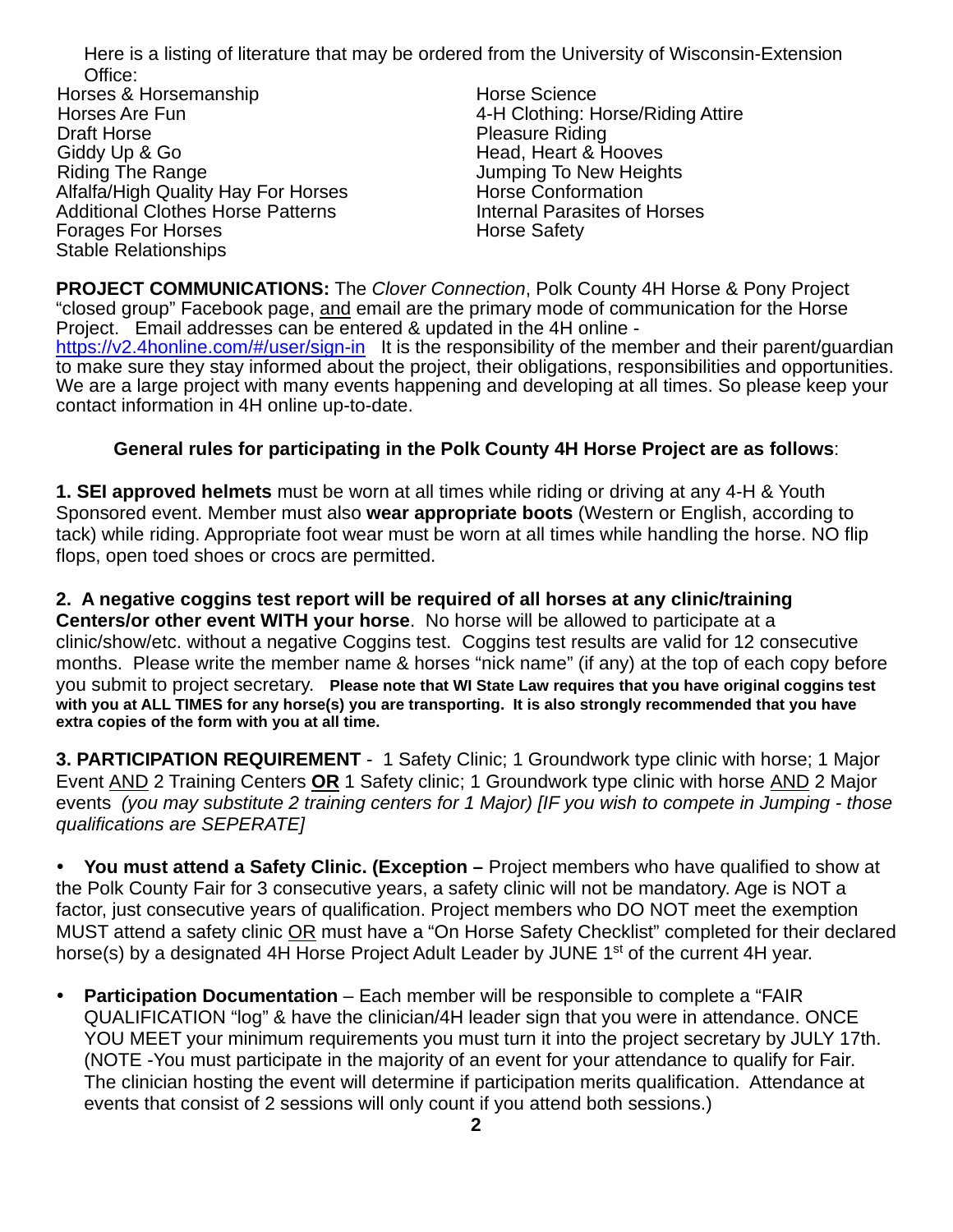**Advanced –** Any clinic or training center that is listed as "advanced" means that the youth has experience riding and is **comfortable and able to lope their horse on command and have control. For the Advanced Barrel and Pole clinic this would include a HIGH LOPE or FULL GALLOP.** If you show up for a clinic that you are not qualified form you may be asked to audit the class for credit or attend a different session. Please understand that this is for the safety of all of our youth riders. If you are unsure of your abilities, please consult an adult committee member that has seen you ride.

#### *3A. \*\*Additional Requirement for Polk County 4H Horse Project - Hunter/Jumper Program:*

In order to participate in the jumping classes at Fair, the rider must satisfy **the Safety Clinic (if required)** and **Groundwork clinic required by the project** AND either of the following options with **Jumping clinics/Events:**

- 1 Major Jumping event/clinic and 2 regular jumping clinics
	- oMajors at this time are expected to be a Jumping Clinic (TBA), and the Mock show. There may be other opportunities.
- 4 Jumping clinics
- Jumping trainer Sara Rank must sign off on each participant's qualification form that they have met these requirements and approve their entry for fair (from a safety/skill perspective).

**4. Polk County Horse Project – Horse Declaration -**The project member must declare their 4H 'project horse' by MAY 15TH. **A maximum of 3 horses may be declared**. This is the horse(s) you may bring to events/clinics throughout the season. **You may only show up to 2 horses at the fair**. (Explorers may only show 1 horse their first year).

In the unfortunate event that a member will NOT be able use one of their declared horse's AND must change (e.g. due to illness, injury, safety issues):

- Contact an executive member of the Horse Project Committee (IE Chairman, Vice Chair, Secretary or Treasurer)
- If the horse is physically unable to perform at fair, you may be asked to provide a Veterinarian or Farrier slip confirming the reasoning.
- If there are safety concerns regarding the horse, the parent/guardian must contact the Project Committee team to discuss the concerns
- If a replacement horse has been arranged, please provide the following to the committee:
	- a. Coggins for the current year
	- b. Safety declaration from the horse owner/trainer
	- c. Estimated number of hours the project member has worked with the horse

The project committee leaders will discuss the proposal for the replacement horse and will approve/disapprove the proposal.

### *Declaration & Coggins forms need to be sent in by MAY 15TH .*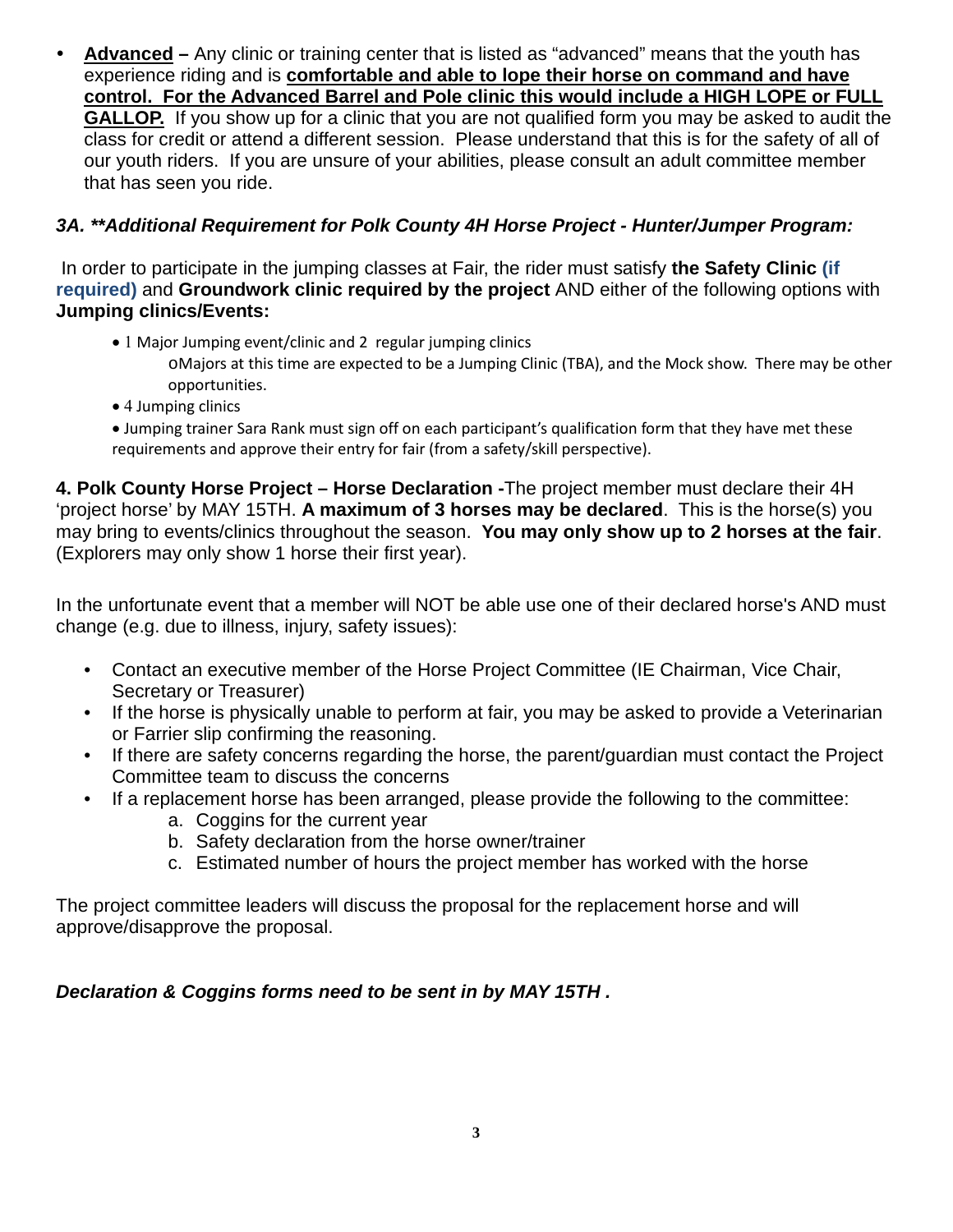**5. Recommendations for HORSELESS HORSE members –** The Polk County 4H Horse project is not able to provide horses for Horseless Horse members. (*There may be times a 4H member or friend of 4H may have a horse available for use and they may be introduced to a horseless horse member, however, it is the responsibility of BOTH parties to determine if a working/use arrangement can be achieved. If a HLH member does find a horse to lease/use, they may need to switch to a managerial member status.)* Please pick up a Horseless Horse Project Program Guide at the Kick-off Meeting, County Extension Office, or from the Extension Office website.

NON-Horse activities that **HORSELESS HORSE** members can participate in:

- Horse Education Team (Horse-bowl & hippology)
- VOLUNTEER Service Older youth (or younger ones w/ parent) can help at 4H practice show, fair or project fundraisers like the food stand.
- Participate in Horse Judging clinic or class at Mock show
- Participate at Area Animal-science Days.
- Give a horse-related demonstration speech at your club meeting

## **EXHIBIT OPPORTUNITIES**

Following is a suggestion of projects that could be done by members to exhibit at the fair. (please check the fair-book for even more possibilities)

- 1. Poster depicting history of a breed
- 2. Horse safety poster
- 3. Scrapbook containing ten breeds with information about each
- 4. Poster on diseases and parasites of horses
- 5. Poster on careers in the horse world
- 6. Drawings of markings of horses
- 7. Poster on good horse grooming
- 8. Any other project related to horses
	- **6. Horse Project Education Team -** The 4-H Horse Education Team provides members in Grades 3-13 a fun opportunity to meet and learn about horses throughout the winter/spring months, and then compete in a friendly and educational environment at the annual State Horse Bowl/Hippology contest.

All Polk County 4H Horse Project members who are interested in learning more about these opportunities are invited to join. No horse required! Join us at a future meeting. Look for information on project facebook page or email.

Youth Leaders - We welcome you to join us to help with coaching, or lead an educational game or activity. This would be a fun way to complete a Youth Leader project!

Some of the literature recommended is listed here, but the list does not include all 4-H Horse Project Literature: <http://fyi.uwex.edu/wi4hprojects/animal-sciences/horses/>

Below is a link to the Wisconsin 4-H web site which provides more information about the State Horse Bowl, Hippology and Speeches & Demonstrations competitions: <http://fyi.uwex.edu/wi4haganimalscience/wi-4-h-horse-assn-handbook/>Choose the link for [Educational Events Leader Supplement](http://fyi.uwex.edu/wi4haganimalscience/files/2014/06/Educational-Events-Leader-Supplement2.pdf)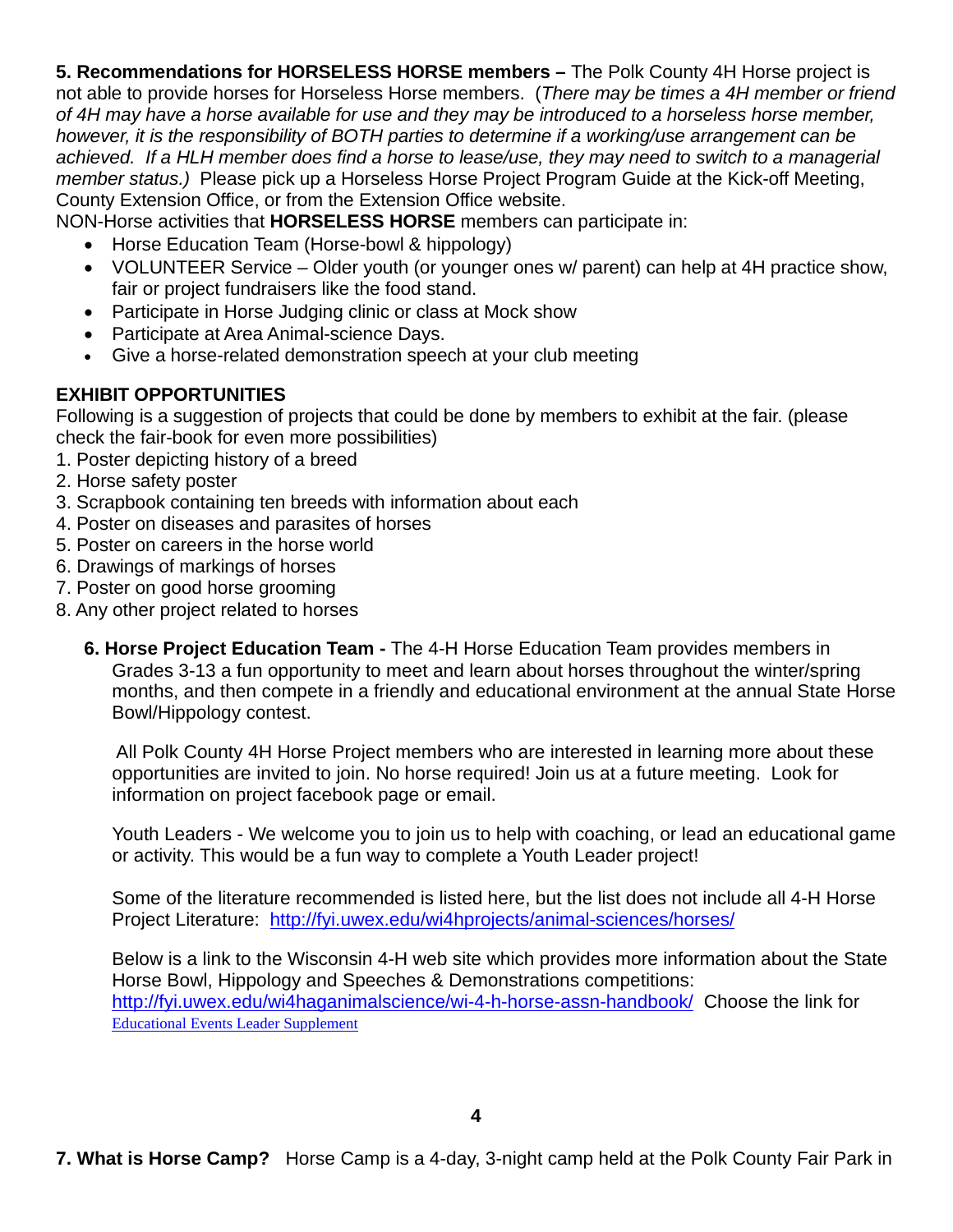St. Croix Falls, WI. All Polk County 4H Horse and Pony Project Members that are 3rd grade and older will be welcome to apply – applicants must be signed up for the 4H Horse Project in 4H-Online. In addition, those that plan to attend camp will need be able to fully care for their horse, including feeding, grooming, saddling and be able to ride their horse independently. Project members attend camp with their horses learning and gaining skills and confidence both in and out of the saddle. Each day Campers will attend sessions in the various riding disciplines and some fun educational opportunities. Horse Camp is a wonderful time for our project members to not only improve their knowledge but also build some great memories with other horse loving youth! Campers are guided through their week by Youth Leader Camp Counselors. (**2022-camp information will be sent out separately)**

**8. Polk County 4H Horse Project Youth Leadership:** All members ages 7<sup>th</sup> grade and above may participate. (You do not need to be a Horse Camp Counselor to participate.) The direction of the group is usually determined by the interest of the participants. Most youth leadership type opportunities will involve some sort of advanced learning activity and/or an opportunity for planning of events for the younger members. (Most planning may be done in conjunction with youth committee meetings.)

**9. Current 4H Adult volunteer enrollment** - It is important for all member parents/guardians who will plan to get involved/participate with your child at various 4H horse events to have a **current** 4H volunteer approval/certification! In order for you to be "current" YOU MUST re-enroll at your club level EACH 4H year as an adult member/volunteer.

These are some reasons you would to be a current 4H volunteer:

- transport a group of kids to any 4H related functions (IE any camps, clinics, leaders conference, horse bowl, etc)
- plan to stay overnight with 4H kids at a 4H scheduled event (IE horse camp, youth leader retreat, conference, etc)
- if you volunteer as a designated leader/chaperone/responsible adult for a group of 4H kids (this could be at a clinic, trail ride, open riding session, etc)

There is no additional fee for you to also enroll as an adult volunteer/leader for your 4H club. It is better to enroll and keep your 4H volunteer status current, then not to sign up, and find you need to have it! IF YOU HAVE NOT signed up as an adult volunteer/leader for your 4H club in the past and NOW wish to do so, you will also need to attend one of the 4H Volunteer training sessions offered through the extension office. If you have any questions about this please contact your 4H club leader.

**10. A Premise I.D. Number (Wisconsin Livestock Premises Registration) is required**. You can do this online at [http://www.wiid.org/.](http://www.wiid.org/) [ IE **National Animal Identification System -**Information on how this important new livestock animal identification system is being implemented in Wisconsin. [http://fyi.uwex.edu/wi4hprojects/animal](http://fyi.uwex.edu/wi4hprojects/animal-sciences/horses/)[sciences/horses/](http://fyi.uwex.edu/wi4hprojects/animal-sciences/horses/) Scroll down the page to find the following 2 items on the site:

- [Implementation of the National Animal Identification System in Wisconsin](http://fyi.uwex.edu/wi4hprojects/files/2015/02/4Hagentspremiseid.pdf) (48 pages, 2 MB) by Bernie O'Rourke, UWEX Youth Livestock Specialist
- •[Wisconsin Premise ID Registration system](http://www.wiid.org/livestock-premises-registration)

**DO D** VOLUNTEER TIME – The success of the Horse Project relies on the active participation of all members and their family's support. It cannot depend on the committee only to handle all duties & responsibilities that go along with the program. Opportunities for volunteer time will be communicated throughout the year!

**CES** 

**5 Your Recordkeeping for 4H Horse Project year: Member Name:**